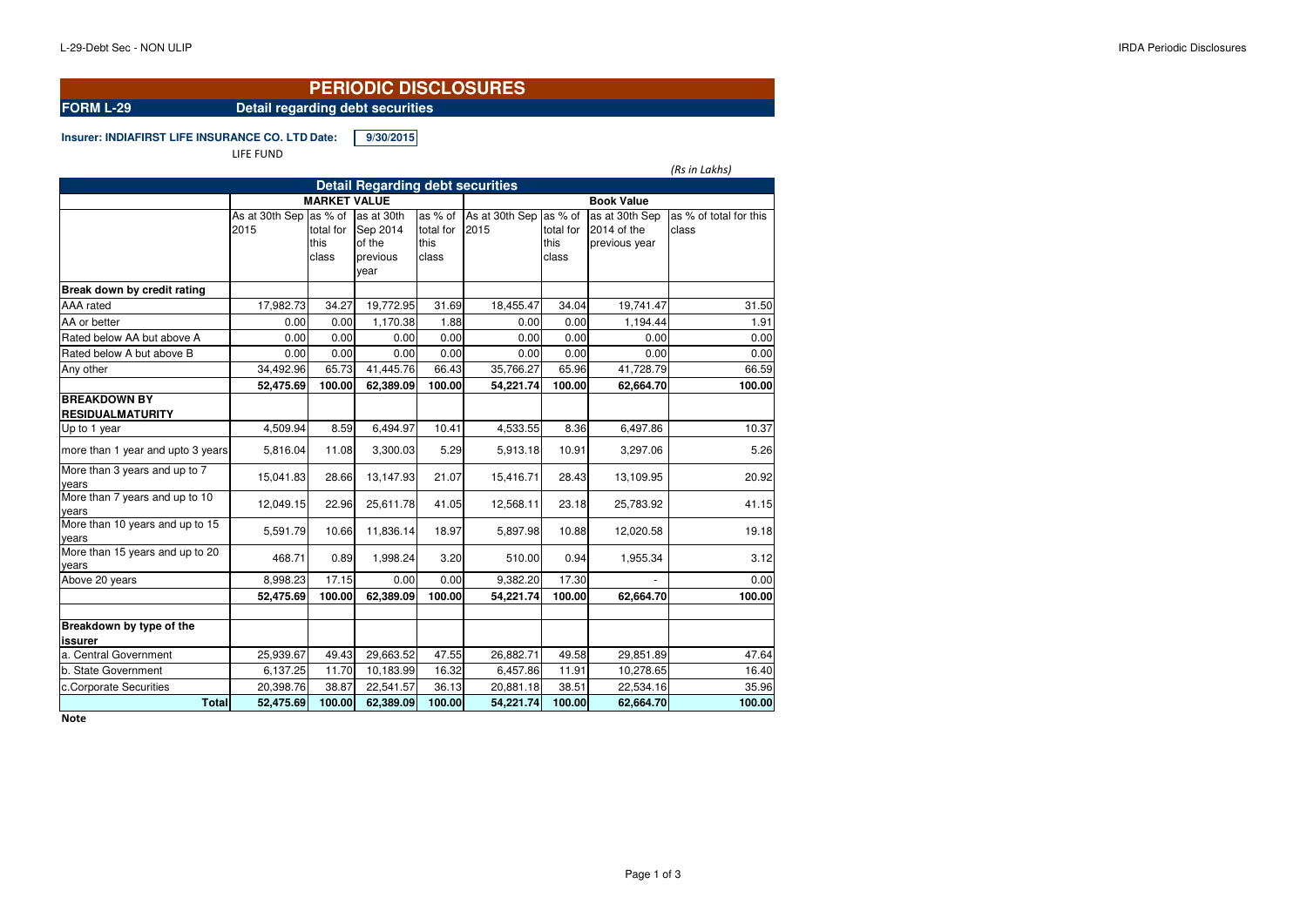### **FORM L-29 Detail regarding debt securities**

**Insurer: INDIAFIRST LIFE INSURANCE CO. LTD. Date: 9/30/2015**

PENSION AND GENERAL ANNUITY FUNDS

*(Rs in Lakhs)*

| <b>Detail Regarding debt securities</b>        |                     |                                 |                                                   |                                                 |                        |                                    |                                                   |                                 |  |  |  |  |  |
|------------------------------------------------|---------------------|---------------------------------|---------------------------------------------------|-------------------------------------------------|------------------------|------------------------------------|---------------------------------------------------|---------------------------------|--|--|--|--|--|
|                                                |                     | <b>Book Value</b>               |                                                   |                                                 |                        |                                    |                                                   |                                 |  |  |  |  |  |
|                                                | As at 30th Sep 2015 | as % of total<br>for this class | as at 30th<br>Sep 2014 of<br>the previous<br>vear | $\overline{as}$ % of<br>total for<br>this class | As at 30th Sep<br>2015 | as % of<br>total for<br>this class | as at 30th<br>Sep 2014 of<br>the previous<br>year | as % of total<br>for this class |  |  |  |  |  |
| Break down by credit rating                    |                     |                                 |                                                   |                                                 |                        |                                    |                                                   |                                 |  |  |  |  |  |
| AAA rated                                      | 147,324.15          | 38.47                           | 126,814.00                                        | 39.96                                           | 150,801.36             | 38.42                              | 126,884.32                                        | 39.67                           |  |  |  |  |  |
| AA or better                                   | 16,469.94           | 4.30                            | 17,484.78                                         | 5.51                                            | 16,716.58              | 4.26                               | 17,728.21                                         | 5.54                            |  |  |  |  |  |
| Rated below AA but above A                     | 0.00                | 0.00                            | 0.00                                              | 0.00                                            | 0.00                   | 0.00                               | 0.00                                              | 0.00                            |  |  |  |  |  |
| Rated below A but above B                      | 0.00                | 0.00                            | 0.00                                              | 0.00                                            | 0.00                   | 0.00                               | 0.00                                              | 0.00                            |  |  |  |  |  |
| Any other                                      | 219,149.34          | 57.23                           | 173,065.07                                        | 54.53                                           | 225,014.88             | 57.32                              | 175,276.75                                        | 54.79                           |  |  |  |  |  |
|                                                | 382,943.43          | 100.00                          | 317,363.85                                        | 100.00                                          | 392,532.82             | 100.00                             | 319,889.28                                        | 100.00                          |  |  |  |  |  |
| <b>BREAKDOWN BY</b><br><b>RESIDUALMATURITY</b> |                     |                                 |                                                   |                                                 |                        |                                    |                                                   |                                 |  |  |  |  |  |
| Up to 1 year                                   | 3,132.61            | 0.82                            | 7,872.29                                          | 2.48                                            | 3,172.61               | 0.81                               | 7,867.20                                          | 2.46                            |  |  |  |  |  |
| more than 1 year and upto 3<br>years           | 14,249.66           | 3.72                            | 31,848.31                                         | 10.04                                           | 14,499.22              | 3.69                               | 31,550.16                                         | 9.86                            |  |  |  |  |  |
| More than 3 years and up to 7<br>years         | 186,793.97          | 48.78                           | 83,145.77                                         | 26.20                                           | 191,448.60             | 48.77                              | 82,999.38                                         | 25.95                           |  |  |  |  |  |
| More than 7 years and up to<br>10 years        | 121,209.71          | 31.65                           | 134,642.29                                        | 42.43                                           | 124,779.70             | 31.79                              | 136,212.32                                        | 42.58                           |  |  |  |  |  |
| More than 10 years and up to<br>15 years       | 53,471.37           | 13.96                           | 49,895.84                                         | 15.72                                           | 54,438.04              | 13.87                              | 50,835.84                                         | 15.89                           |  |  |  |  |  |
| More than 15 years and up to<br>20 years       | 3,543.42            | 0.93                            | 9,959.35                                          | 3.14                                            | 3,642.20               | 0.93                               | 10,424.37                                         | 3.26                            |  |  |  |  |  |
| Above 20 years                                 | 542.69              | 0.14                            | 0.00                                              | 0.00                                            | 552.45                 | 0.00                               | 0.00                                              | 0.00                            |  |  |  |  |  |
|                                                | 382,943.43          | 100.00                          | 317,363.85                                        | 100.00                                          | 392,532.82             | 99.86                              | 319,889.28                                        | 100.00                          |  |  |  |  |  |
| Breakdown by type of the<br>issurer            |                     |                                 |                                                   |                                                 |                        |                                    |                                                   |                                 |  |  |  |  |  |
| a. Central Government                          | 161,164.30          | 42.09                           | 132,530.87                                        | 41.76                                           | 165,690.91             | 42.21                              | 133,870.18                                        | 41.85                           |  |  |  |  |  |
| b. State Government                            | 40,489.29           | 10.57                           | 37,935.20                                         | 11.95                                           | 40,960.17              | 10.43                              | 38,807.57                                         | 12.13                           |  |  |  |  |  |
| c.Corporate Securities                         | 181,289.84          | 47.34                           | 146,897.78                                        | 46.29                                           | 185,881.75             | 47.35                              | 147,211.53                                        | 46.02                           |  |  |  |  |  |
| <b>Total</b>                                   | 382,943.43          | 100.00                          | 317,363.85                                        | 100.00                                          | 392,532.82             | 100.00                             | 319,889.28                                        | 100.00                          |  |  |  |  |  |

**Note**

# **PERIODIC DISCLOSURES**